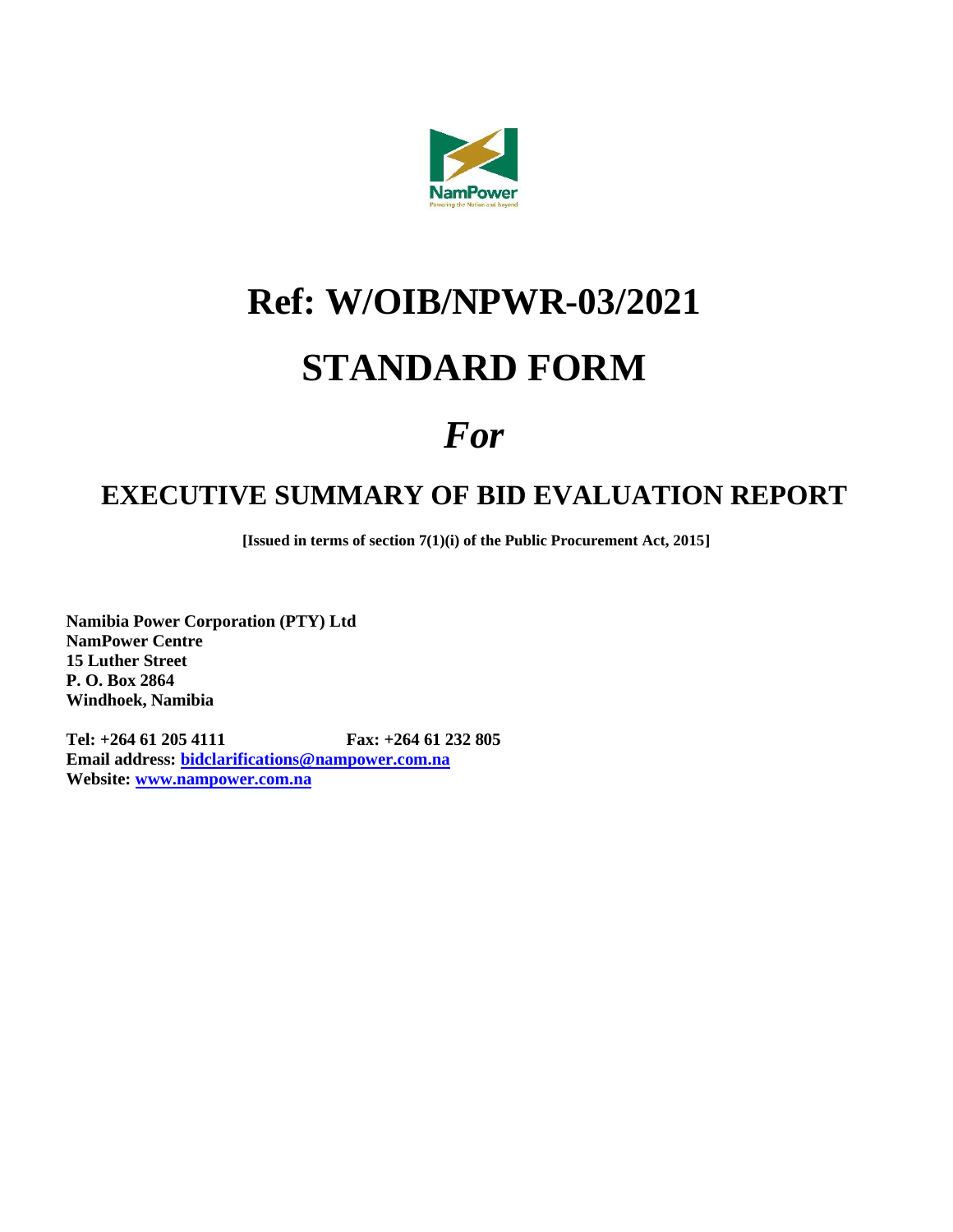### **Executive Summary of Bid Evaluation Report**

## **Project Title: W/OIB/NPWR-03/2021 - Procurement of a Contractor for the Engineering, Procurement and Construction (EPC) of the Anixas II Power Station**

#### **Reference number of procurement: W/OIB/NPWR-03/2021**

- 1. **Scope of Contract:** The Project comprises of engineering, procurement, delivery, construction, commissioning, and defects notification period of a new 50 MWe ICRE based power station named Anixas II (the Power Station).
- **2. Procurement method used:** Open International Bidding (OIB)
- 3. **Date of Invitation of Bids:** 28 May 2021
- 4. **Closing date for submission of bids:** 22 October 2021
- 5. **Date and place of opening of bids:** 22 October 2021, NamPower Convention Centre
- 6. **Number of bids received by closing date:** Two (2)
- **7. Responsiveness of bids:**

| <b>Bidder's Name</b>                                                                                                    | <b>Pricing at Bid</b> | <b>Responsive</b> | Reasons why bid is not responsive                                                                                                                                                                                                                                                                                                                                                                                                 |  |  |
|-------------------------------------------------------------------------------------------------------------------------|-----------------------|-------------------|-----------------------------------------------------------------------------------------------------------------------------------------------------------------------------------------------------------------------------------------------------------------------------------------------------------------------------------------------------------------------------------------------------------------------------------|--|--|
|                                                                                                                         | <b>Opening N\$</b>    | or Not            |                                                                                                                                                                                                                                                                                                                                                                                                                                   |  |  |
|                                                                                                                         |                       | responsive        |                                                                                                                                                                                                                                                                                                                                                                                                                                   |  |  |
|                                                                                                                         |                       | (Yes/No)          |                                                                                                                                                                                                                                                                                                                                                                                                                                   |  |  |
| SinoHydro Corporation Ltd<br>JV with CCC Engineering,<br><b>Adaptive Building Land</b><br>Construction                  | 1,099,953,005.32      | N <sub>0</sub>    | Material technical and commercial deviations<br>$\bullet$<br>were identified in the bid submission.<br>Not all technical deviations were listed in the<br>$\bullet$<br>required bidding form, among which were<br>material deviations.<br>The Bidder failed to produce its own detailed<br>$\bullet$<br>technical proposal and submitted an altered<br>version of the Employer's Requirements, but<br>with certain parts removed. |  |  |
| F.K. Generator and<br>Equipment Ltd. JV with<br><b>August Twenty Six</b><br>Construction JV with PHIM<br>Investments CC | 1,336,797,000.00      | Yes               | N/A                                                                                                                                                                                                                                                                                                                                                                                                                               |  |  |